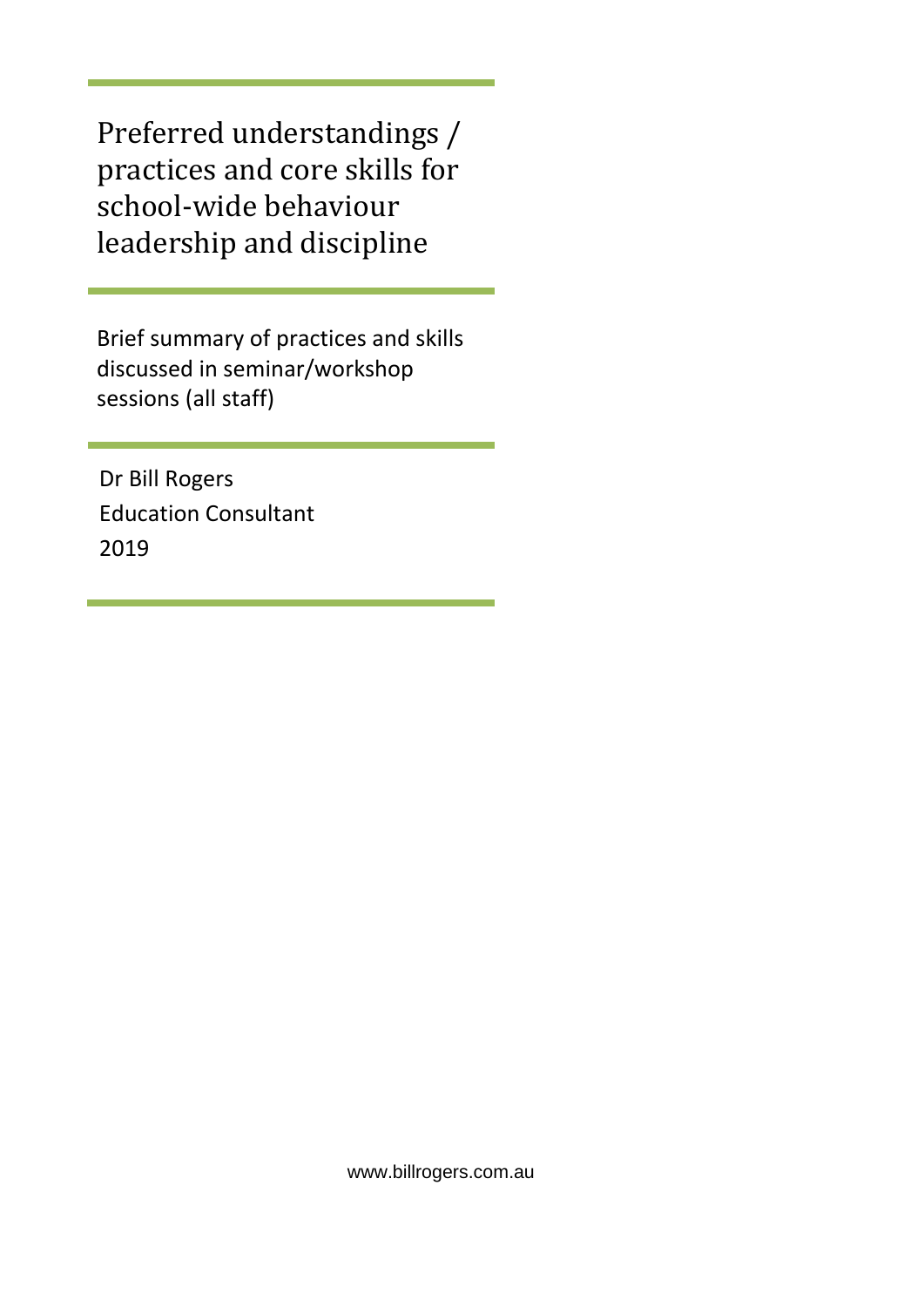## **Preferred practices (behaviour leadership)**

*Nb* These *preferred* practices are a necessary 'key' to positive school-wide behaviour leadership\*. These practices are interdependent with the language skills (and non-verbal skills) noted later in this summary.\*\* These 'practices' come with at least two caveats :

- $\sim$  BDN bad-day notwithstanding (!)
- ~ WP wherever possible ...

It is the *characteristic* feature of these practices that matters in our day-to-day teaching / leadership (BDN). *Practices* and *skills* without reference to our humanity as teacher leaders is mere 'technique'. These practices and skills (summary – p 6 ff) may sound self-evident on paper; *it is in the demanding dynamic of day-to-day teaching that such practices and skills find their tested reality*. These practices in part describe, in part delineate, the kind of relational dynamic essential to respectful and effective teacher leadership – particularly in the area of behaviour management and discipline. In the references (noted later p 5) there are detailed case studies illustrating *how* these skills and practices come together in our day-to-day teaching and behaviour leadership.

❖ **Communicating and conveying calmness** [wherever possible], in tone / manner / language, when engaged in any discipline. Our 'calmness' is not some quiescent passivity or artificially 'holding in our feelings'. Such 'calmness' is not un-emotional; it is about clear – respectful – communication. Calmness (in the sense used here) is in part communicating our *appropriate* confidence as a teacher-leader and, in part, it is also conveying the sense that our students can trust us to manage the teaching/learning dynamic in classrooms. It is seen in the *characteristic* way we communicate (particularly when under pressure). Students sense – indeed they know – such 'calmness' in teachers through the characteristic tone and manner in our voice, our 'body language', and conveyed intent as well as the characteristic language we use. We are the adult (yes fallible) in the room.

<sup>\*</sup> There is, of course, no 'single' key to positive behaviour leadership. My colleagues and I have noted that these practices are consistently acknowledged in the research on behaviour leadership and school discipline. See particularly Rogers, B. (Ed) *Teacher Leadership and Behaviour Management* (2002) Sage Publications : London and Rogers 2011, You Know the Fair Rule 3<sup>rd</sup> Edition.

<sup>\*\*</sup> Key behaviour leadership understandings and skills are noted as acronyms with *brief* descriptions (p 6 ff). For detailed case examples of these skills, and case studies illustrating how skills and practices are realised in our behaviour leadership in classrooms/and wider school settings, see the texts noted on p 5.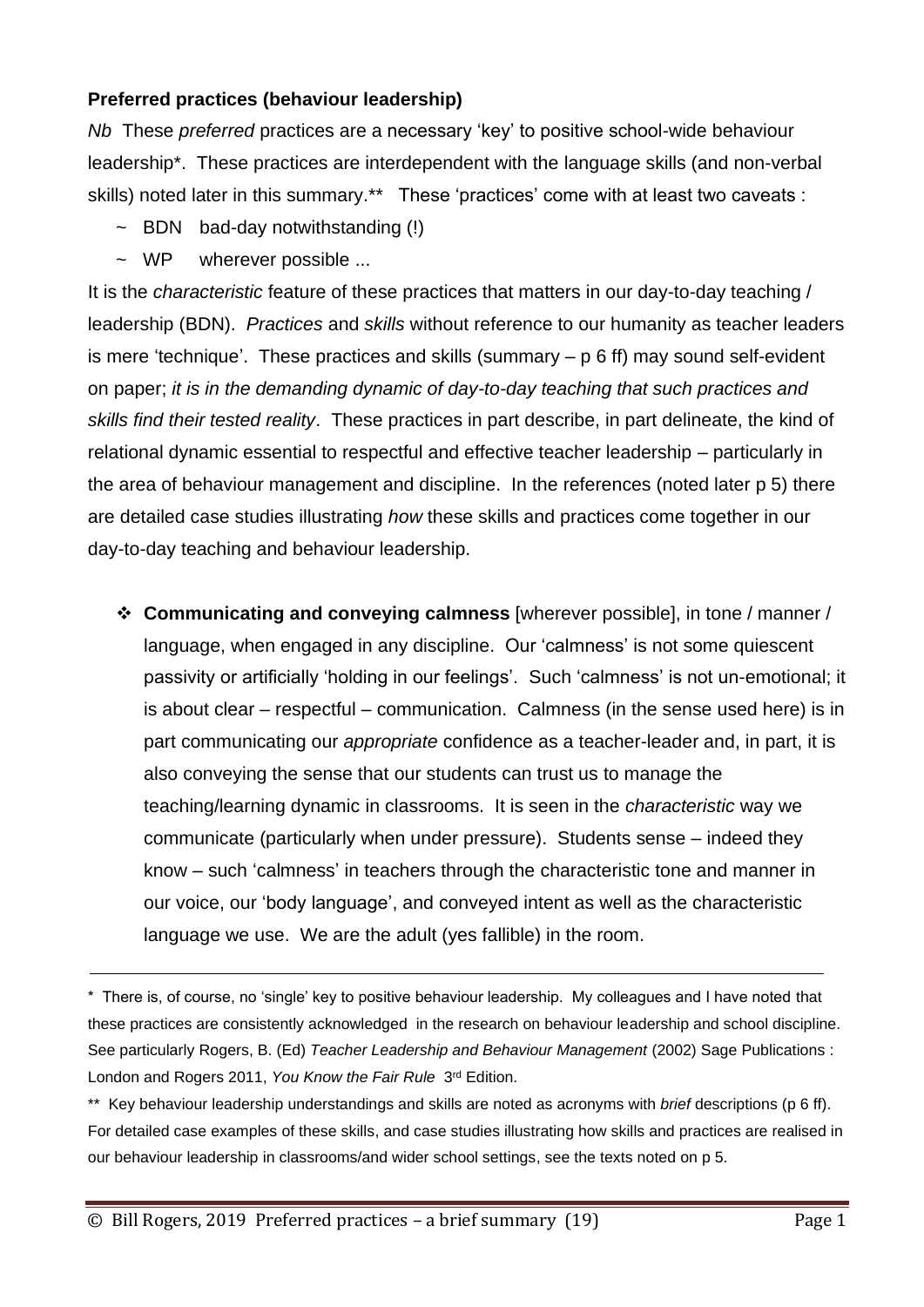Such calmness is particularly important, for example, when we cue for whole-class settling, attention and focus at the beginning of a lesson and when addressing *any* distracting and disruptive behaviour. It is crucial when dealing with frustrated or angry students (or parents). Communicating and conveying calmness is not inconsistent with appropriate assertion where necessary, (assertion is to be distinguished from pettiness, mean-spiritedness, hostility or verbal aggression). Assertion is a skill; when we speak assertively we speak in a clear, firm and decisive way, emphasising that we seek to protect fundamental rights of students and teachers alike. We do so in a way that does not intentionally invoke hostility or verbal aggression from our students.

The skills of assertion are not addressed in this brief summary (see particularly Rogers, 2006a, 2011 and 2015).

❖ **Least To Most Intrusive** [wherever possible] when intervening into any corrective / discipline exchanges and in any context. Least intrusive interventions could be as basic as non-verbal cues or a brief description of reality/rule reminder or simple direction, (see p 6 f). When we are more intrusive (in discipline interventions) there will be a corresponding 'moral weight' directing the degree / kind of intervention we make regarding behaviour issues such as *repetitive* disruptions; or any situation of potential safety concern; or a student behaving aggressively, dangerously or abusively.

In effect the least-to-most principle maximises appropriate (and fair) 'choice' given by the teacher to the student regarding their behaviour. Such 'choices' are *directed within the fundamental rights, responsibilities and rules in a school.* A typical, and basic, example : when we direct a student to put their i-Pod, phone, loud keyring, or distracting toy away "You need to put … (eg your iPhone) in your bag or on my table until the end of the lesson". This is in preference to merely taking the student's phone or …, or simply demanding the student to hand it over ... Giving a *directed* choice also minimises unnecessary confrontation, and increases co-operation.

❖ **Positive corrective language;** where possible our behaviour management focuses on the '*do*' (in the behaviour we address) rather than over-focusing (or over using) the '*don't*' ...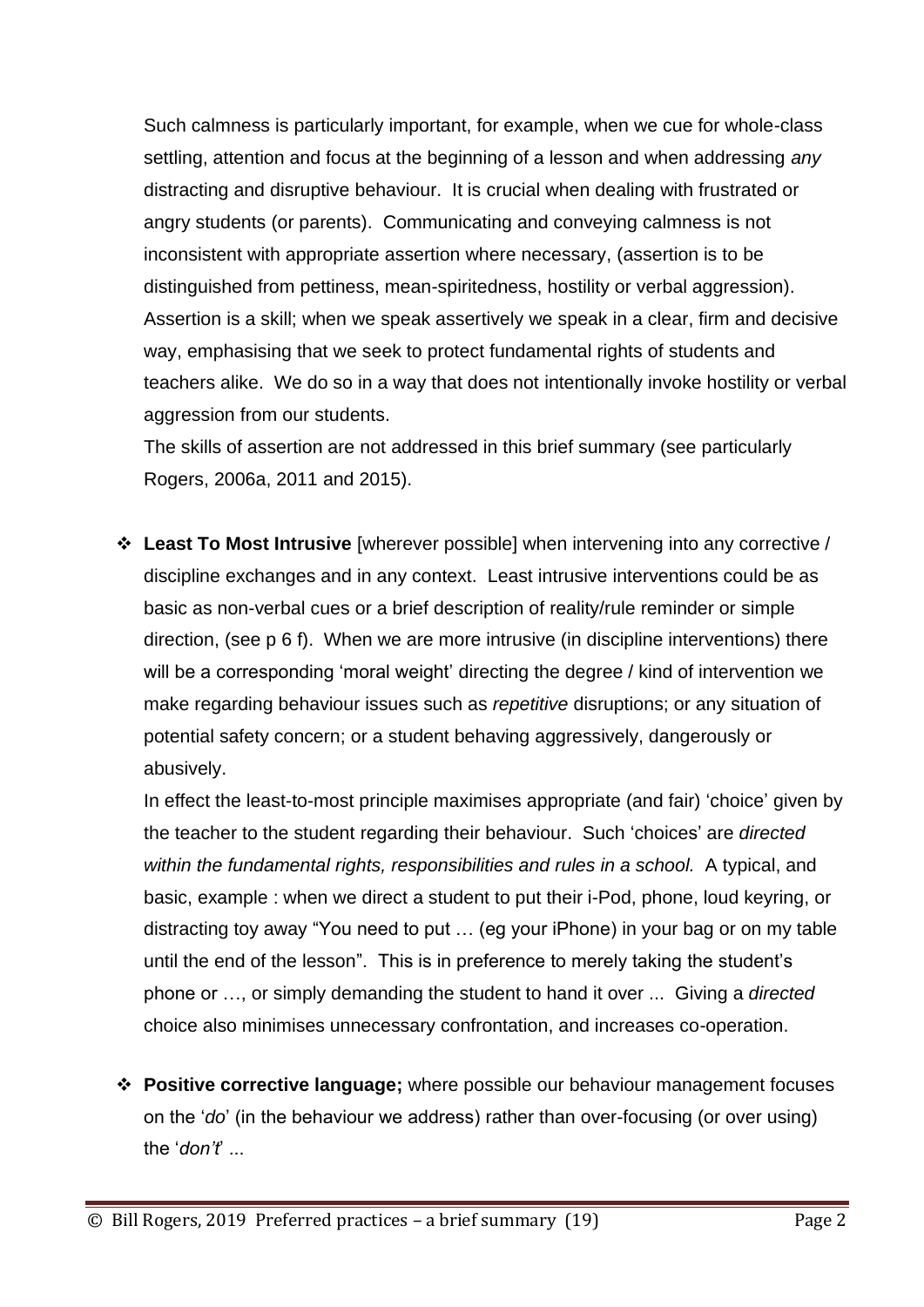eg : "Hands up thanks ..." rather than, "Don't call out ..."; "Facing this way and listening thanks" *rather than*, "Don't talk while I'm teaching ..." ; "Remember our class rule for ..." *rather than* "Don't forget the rule for ..."

eg : "When ... then", (ie : a conditional direction) rather than, "No you can't because ..."

Any sense of *positive* corrective language is also significantly affected by our characteristic intent/manner; by our tone of voice and the degree of confidence and invitational trust that is present in any discipline communication (not bossiness or arrogance).

- ❖ **Keep the FOCUS [of reminding / correcting / disciplining]** directed to the **primary behaviour or issue at hand; we avoid over-servicing a student's 'secondary behaviours' (or secondary issues) unless necessary** *at that point* **in the exchange ...** It is very easy for students to distract our leadership focus by the extended, indulgent sigh; the whining voice; their minimal eye-contact; the attentional *tone* of voice; the sibilant (or not so sibilant) mutter; the raised eyes to the ceiling; the muttered last word ... These 'secondary behaviours' can easily distract us when we are leading a class or engaging distracting or disruptive students in one-to-one exchanges in class (or non-class settings). Our ability to utilise skills such as *tactical*  ignoring; *selective* attention; *descriptive* and *directional* cues; *partial* agreement; *directed* choices; *consequential* choices and refocusing and the thoughtful use of *take-up-time* (in the language we use when addressing student behaviour). Conscious awareness and use of such practices (and the skills inherent in these practices) all have significant bearing on minimising unnecessary confrontation and engaging students' compliance (at least) – and even their co-operation. Detailed discussions on how we engage typical 'secondary' behaviours – in student discipline – are developed at length in actual case studies in the reference literature (p 5).
- ❖ **Always follow-up and follow-through** with a student ('one-on-one') on issues that matter. This enables appropriate repairing and rebuilding of relationships and (where necessary) restitution. Some issues cannot be effectively addressed in the busy *social* setting of a classroom – they need follow-up, one-to-one. [See *Establishment Phase* notes 2019].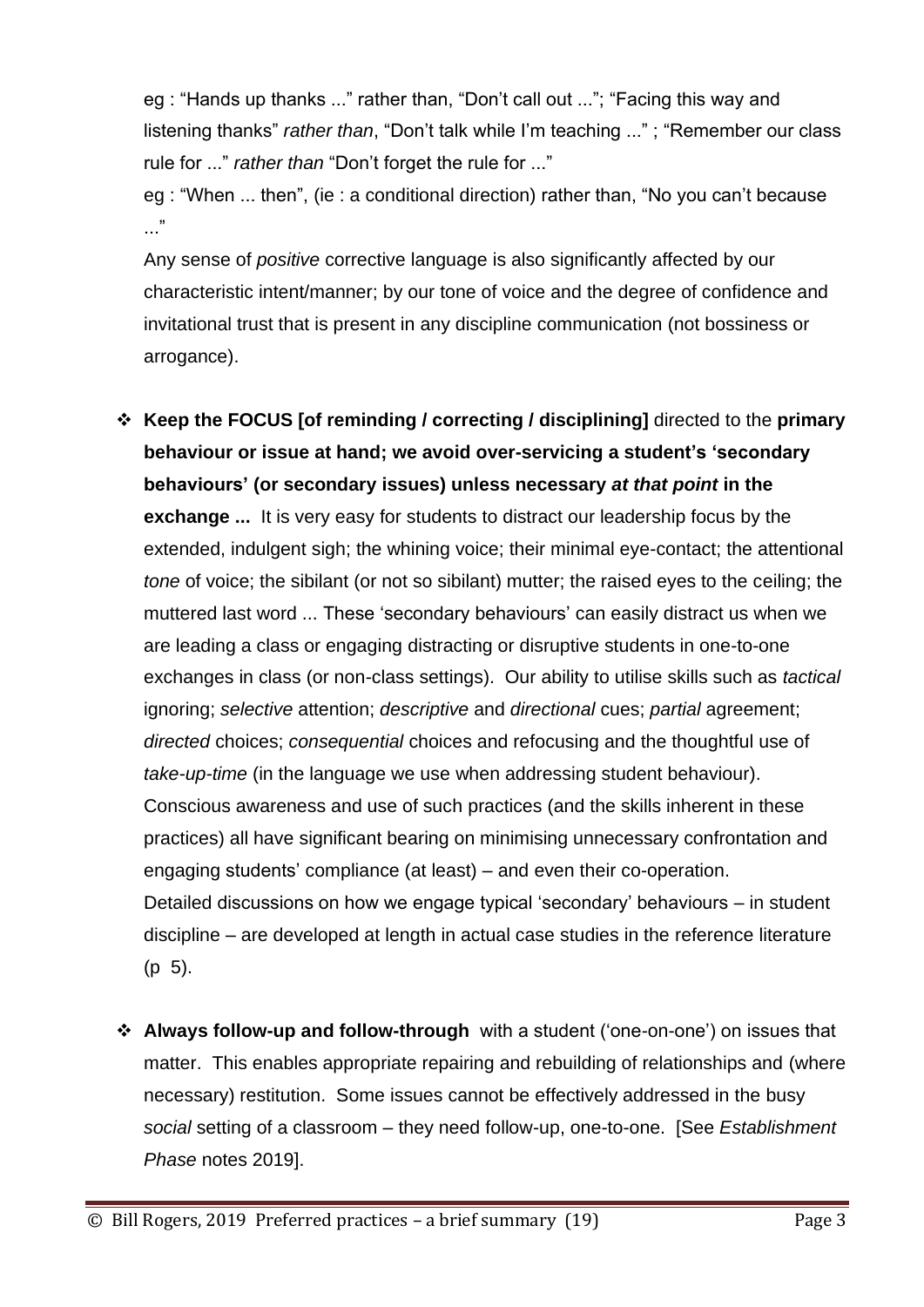❖ **Always keep a complementary awareness, and focus, on encouragement** rather than overly ebullient, or unfocused, or general 'praise'. Encouragement and feedback are discussed at length in the books noted later (p 5). *Descriptive* feedback focuses on the *student's* effort/behaviour rather than on *praising* them (eg "*You're* so good at ..." or *global* descriptors such as 'Great', 'Brilliant', 'Awesome!' which give no information/ feedback about the work/effort or behaviour of the student).

## ❖ **When applying behaviour consequences** :

The 3R's principle ... does the consequence RELATE to the student's behaviour?

- ... is the consequence REASONABLE? (are these consequences appropriate in terms of *degrees* of seriousness/moral weight regarding the student's behaviour).
- ... do we keep the RESPECT (of/toward the student) intact when applying consequences?

We also distinguish between 'negotiable' consequences and non-negotiable consequences. A 'negotiable' consequence is one we work through *with* the student – one-to-one, at a calmer time (after class, or in a detention context …). We use restitutional questions that help the student identify what happened and how they can (with our help) make things better or engage in necessary restitution ... and restorative behaviour ... Questions such as: '*What actually happened*?' (regarding your behaviour), '*What rule/right was affected by your behaviour?', ('How did your behaviour affect others : students/teacher?') 'What is your understanding of what happened (regarding your behaviour)?'* This is a key right-of-reply question and '*What can you do to make things better? Sort things out? How can I (as your teacher) help you to ...?'*

A 'non-negotiable' consequences normally refers to behaviours that involve verbal or physical violence/bullying/drugs/weapons.

It is crucial to develop some common guidelines for 'negotiable' consequences for all staff / and a common framework for teacher discretion in use of behaviour consequences regarding the 'normal range' of less serious (but annoyingly distracting/disruptive) behaviours.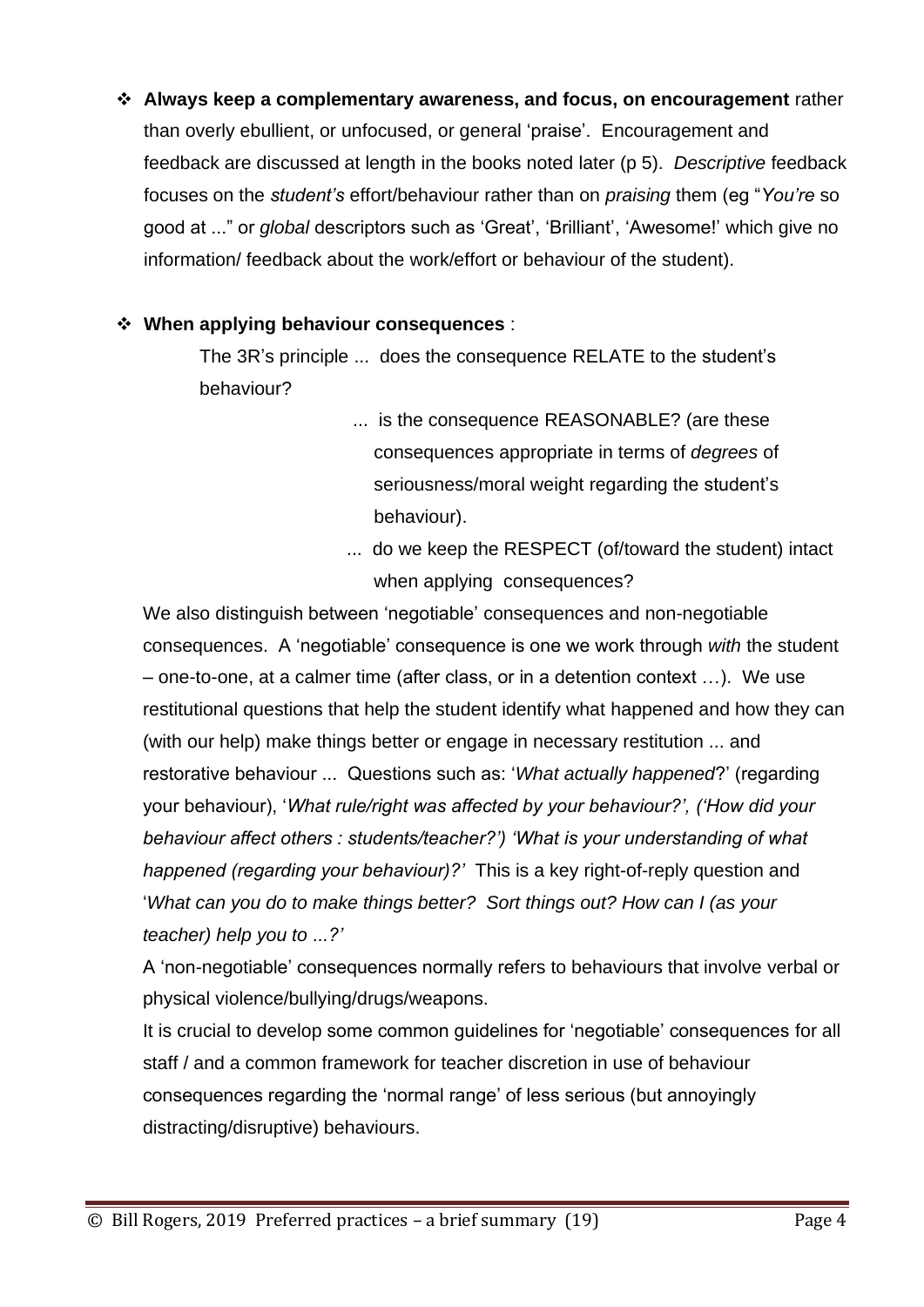It is the fair *certainty* of the consequence that is more powerful (in any educative sense) than the *severity* of the consequence. It is the *fair and respectful certainty* of the behaviour consequence that is likely to engender any sense of justice in the carrying through of the consequence.

- ❖ **Have school-wide protocols for how we follow up and follow through with students** one-to-one : whether it is the basic after-class chat; the informal lunch-time 'behaviour interview'; following-up on an incident report sheet ...; informal (or formal) behaviour interviews; 'informal' or formal detentions; mediation sessions with two or more students; restitutional and civic-duty consequences. Such protocols will emphasise the need for the teacher to acknowledge (even briefly) the student's feelings; focus on the behaviour issue or task that relates to the consequence (rather than verbally 'attacking' the student) and giving the student an appropriate right-ofreply ... (See notes : *The Establishment Phase* 2019). It is also important that the teacher who initiates a consequence such as timeout/detention should always follow up (with the student) themselves – beyond the primary consequence itself. This enables the emotional and relational 'repairing and rebuilding' necessary between teacher and student/s. There will, of course, be occasions when such follow-up will entail the support of a senior colleague (see
- ❖ AXIOMATIC ... keep the fundamental respect (of the student) intact; even when being firm, direct or assertive / commanding. One can be firm, direct and assertive and still convey basic respect and dignity in our behaviour leadership. {*nb Remember the caveats at the head of page 1*}*.*

See also (by Bill Rogers) :-

(2011) *You Know the Fair Rule 3 rd Edition* Melbourne : Australian Council for Educational Research. [In the U.K. London : Pearson Publications].

(2006) *Cracking the Hard Class* (*strategies for managing the harder than average class) 2nd Edition* Sydney : Scholastic. [In the U.K. Sage Publications : London].

notes : *The Establishment Phase* 2019).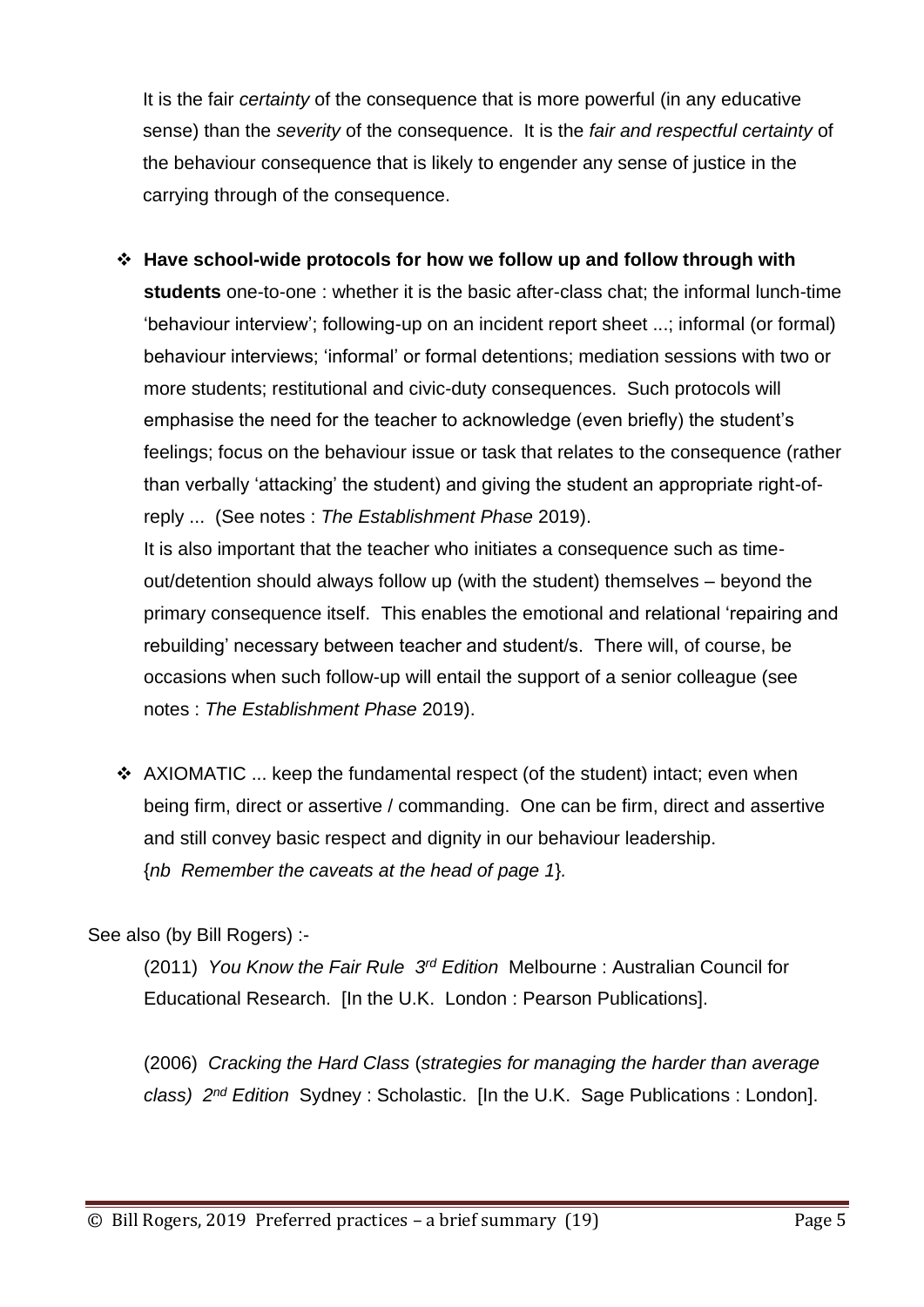(2006) *Behaviour Management : A Whole-School Approach 2 nd Edition* Sydney : Scholastic. In the U.K. Sage Publications : Londonl.

(2014) with Elizabeth McPherson *Critical First Steps : Behaviour Management in*  the Early Years 2<sup>nd</sup> edition. Available from Sage Publication : London. [In the U.K. *Behaviour Management With Young Children* Sage Publications : London.]

Rogers, B. (2015) Classroom Behaviour 4<sup>th</sup> Edition Sage Publications : London.

Rogers, B. (Ed) (2002) *Teacher Leadership and Behaviour Management* London : Sage Publications. Available in Australia via

*Footprint Books* 1/16 Prosperity Pde., Warriewood NSW 2012. (02) 9997 3973 [www.footprint.com.au](http://www.footprint.com.au/)

This book is particularly helpful for school leaders and year/pastoral heads/year coordinators/faculty heads ...

## **The language of leadership : core skills**

Acronyms used in core behaviour leadership understandings and skills.

This is only a *shorthand* framework*.* These skills are developed at length in the case studies in the books [see end notes (p 5)]. As with all skills they are not divorced from their underlying practices (in aim, intent and values pp 1-5 ...). Tone of voice, manner and intent are also crucial to any sense of humanity within the concept of leadership *skills*; particularly in the language framework skills noted below.

| BA | 'Behaviour awareness', this refers to the aim of corrective language; |
|----|-----------------------------------------------------------------------|
|    | we use language that is likely to raise the students' awareness of    |
|    | their distracting, disruptive behaviour (even in brief discipline     |
|    | exchanges).                                                           |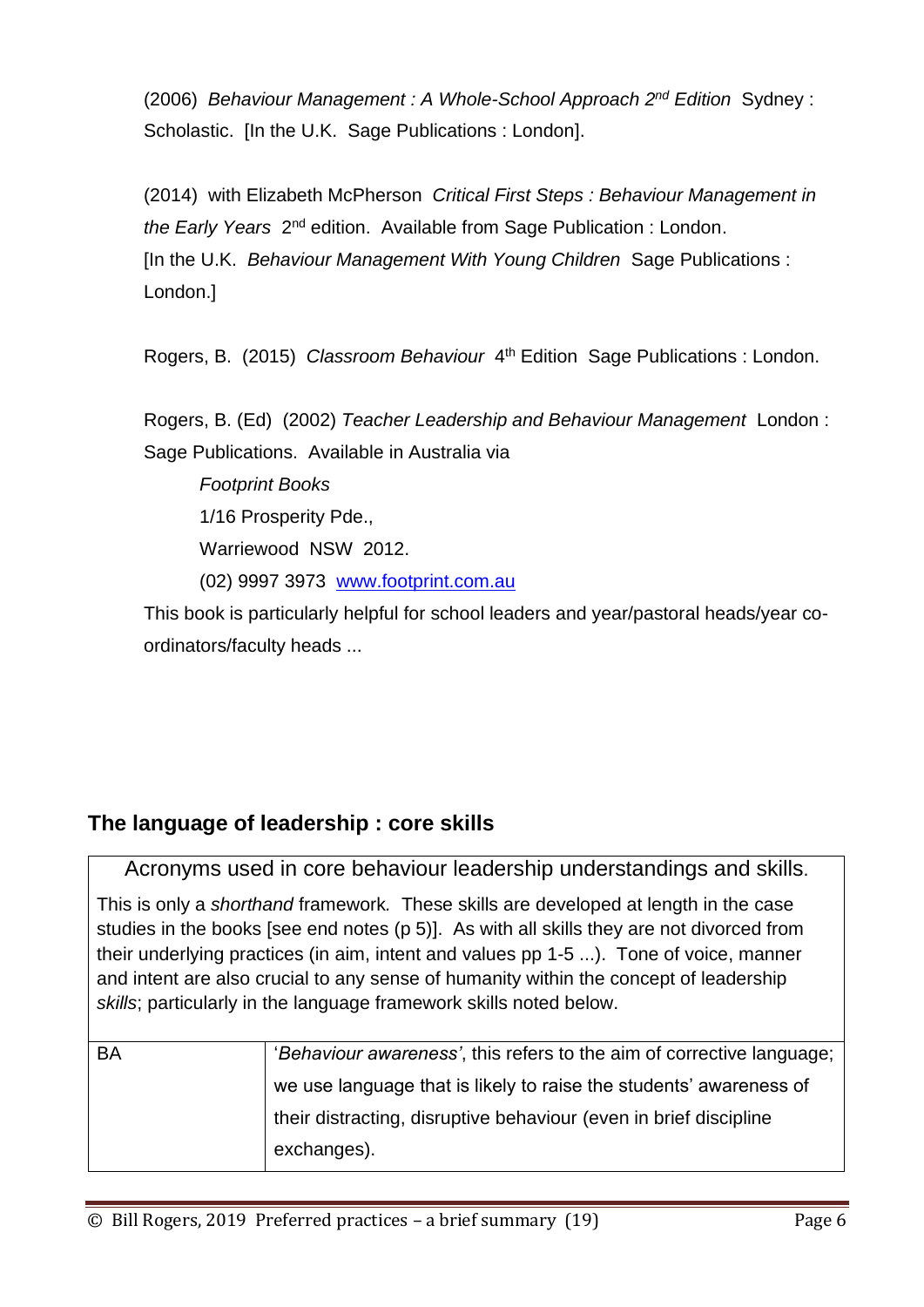| TI                 | Tactical ignoring {context dependent}                                  |
|--------------------|------------------------------------------------------------------------|
| <b>SA</b>          | Selective attention {context dependent}                                |
| 'operate' together |                                                                        |
| $TP$ ()            | Tactical pausing $()$ to enable a student's attentional focus. This    |
|                    | refers to the brief pause (  ) after (say) cueing a student/s by       |
|                    | name. It allows a cognitive take-up (as it were). See the example      |
|                    | on page 7, under 'Take up time (TUT).                                  |
| <b>BITT</b>        | 'Break in the traffic' (psychological/relational). The skill of being  |
|                    | able to identify when to intervene in distractive/ discordant          |
|                    | behaviours particularly in whole-class settling and focusing, say      |
|                    | when several students are calling out while the teacher is talking. It |
|                    | is akin to 'selective attention' and 'tactical pausing'. Also helpful  |
|                    | when communicating to overly garrulous students                        |
|                    |                                                                        |
|                    |                                                                        |
| <b>TUT</b>         | Take-up time (after having given a direction, reminder ). Eg : a       |
|                    | few boys are fiddling with window blinds during whole-class            |
|                    | teaching time. The teacher cues the whole class ("Excuse me            |
|                    | everyone ") then directs her attention to the boys  "Bilal (  )        |
|                    | Mitri () Connor () You're fiddling with the window blinds; its         |
|                    | distracting." [This raises their behaviour awareness.] "Leave the      |
|                    | blinds and face this way thanks." (this gives the brief behaviour      |
|                    | direction). The teacher then turns away to give her attention back to  |
|                    | the whole-class group giving the distracting boys take-up time and     |
|                    | re-cueing the class to whole class teaching time.                      |
| <b>NVC</b>         | Non-verbal cue-ing (as reminder, or even as a brief correction).       |
|                    | These are cues or signals that enable the student to be aware of       |
|                    | their behaviours and also to indicate the expected behaviour ie: as    |
|                    | when a teacher raises her hand (briefly) as she cues the class (or     |
|                    | the individual) to put their hand/s up (instead of calling out); or    |
|                    | beckoning a student to bring their seat 'in' when they are rocking on  |
|                    | their seat                                                             |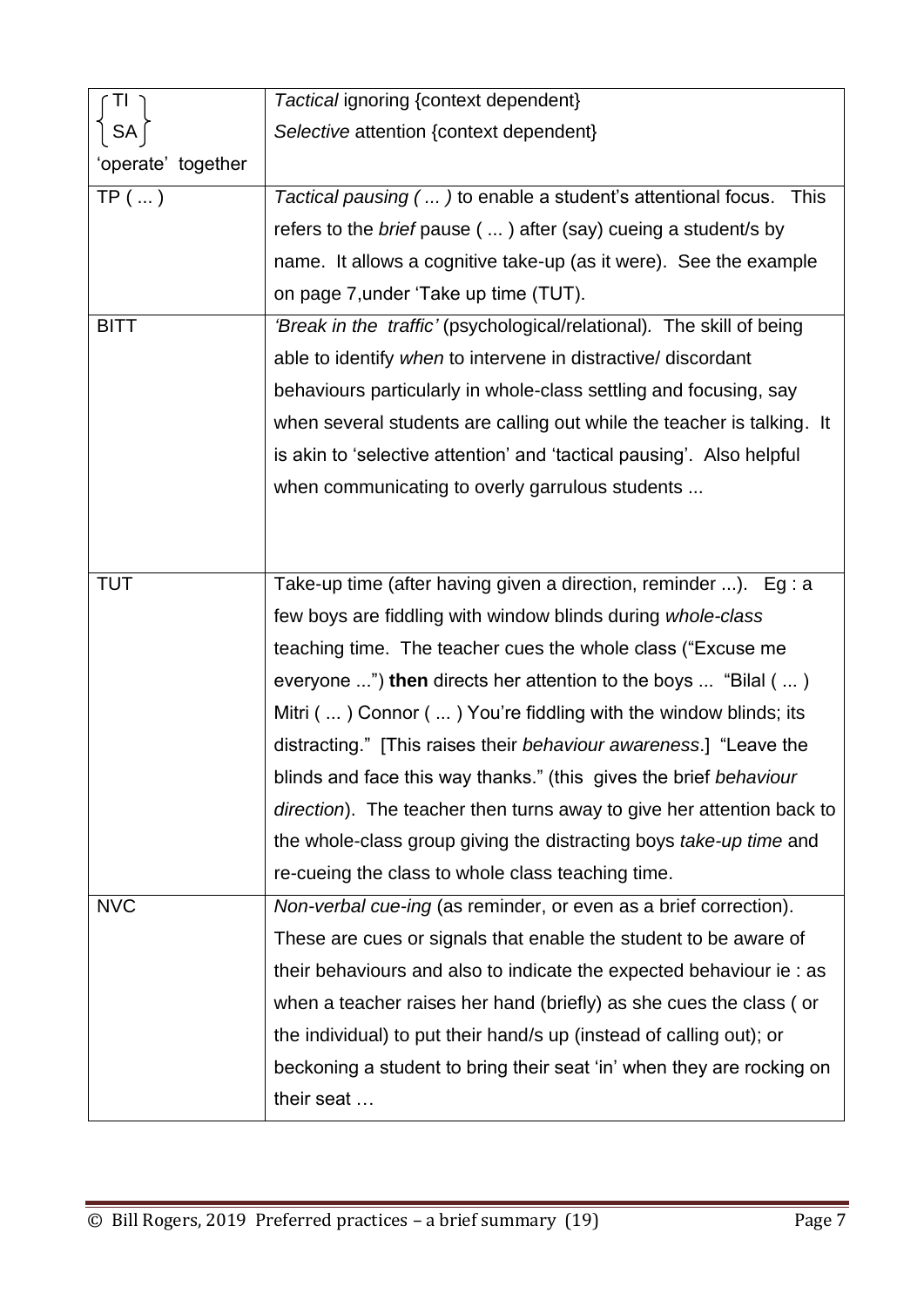| <b>DOR</b> | Description of reality (briefly describing the distracting/disruptive       |
|------------|-----------------------------------------------------------------------------|
|            | behaviour of individual student / or several students). Eg : "Several       |
|            | students are chatting (  ) it's whole-class teaching time " -               |
|            | Again this raises the student's behaviour awareness.                        |
| <b>SD</b>  | Simple Direction where we briefly direct to disruptive behaviour;           |
|            | positive where possible. We will often briefly describe first then          |
|            | direct  eg "  Michelle and Lisa you're chatting  (the descriptive           |
|            | cue). You need to be looking this way and listening thanks." (the           |
|            | directional cue).                                                           |
| <b>RR</b>  |                                                                             |
|            | Rule reminders "Remember our rule for " or "Remember to " is                |
|            | more positive and invitational than "Don't forget to " (providing our       |
| DQ         | tone and manner is confidently positive ).                                  |
|            | Direct question: 'What ?'; 'Where ?'; 'When ?'; 'How ?'.                    |
|            | Avoid unhelpful interrogatives eg 'Why ?'; 'Are you ?'; 'Do you             |
|            | have to $\ldots$ ?'; 'Can't you $\ldots$ ?'.                                |
|            | 'What's our rule for ?, 'What should ?', 'What are you supposed             |
|            | to be doing at the moment?', 'Where should ?', 'How ?', 'When               |
|            | do we ?' Direct questions raise/focus student's behaviour                   |
|            | awareness. Again, our tone and manner are important as to how               |
|            | the question is 'heard'.                                                    |
| PREF.      | <i>Prefacing</i> (a brief comment, normative pleasantries, civility) before |
|            | the rule reminder, question, directed choice  Particularly relevant         |
|            | in non-classroom settings.                                                  |
| <b>FB</b>  | Firm blocking, where we repeat the direction or command. The firm           |
|            | repetition (without partial agreement) is used in contexts where the        |
|            | assertion is emphasised in the direction or command. If a student           |
|            | continues to argue or refuse, it is important to calmly/clearly clarify     |
|            | the immediate (or deferred) consequence.                                    |
| <b>DC</b>  | Directed choices are given within the context of rights / rules /           |
|            | responsibilities / routines ['choices' in such corrective contexts are      |
|            | not 'free' choices as such] ie : To a student fiddling with his I-phone;    |
|            | the teacher gives a quiet - but clear - directed choice, "You need to       |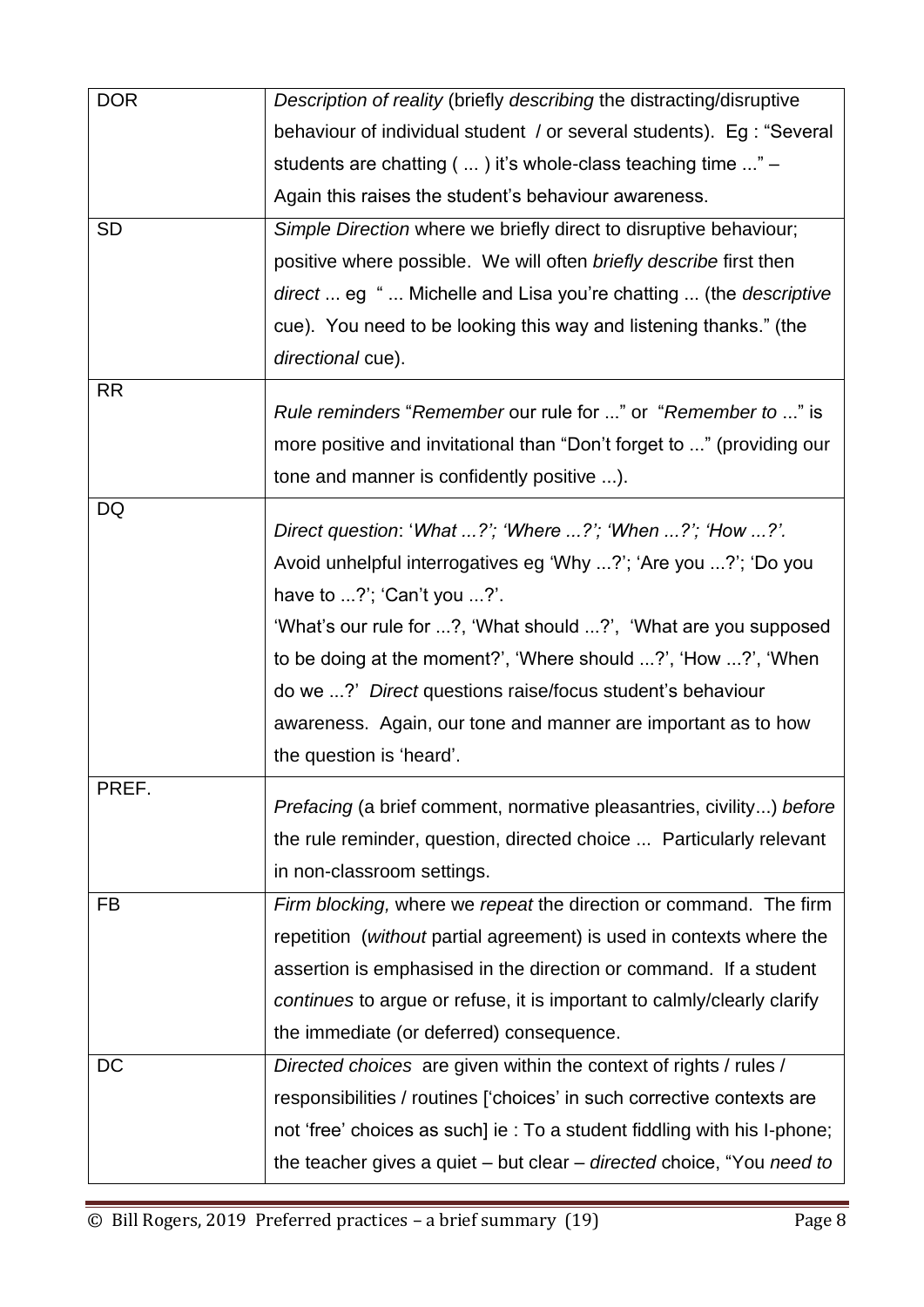|            | non-classroom time.                                                        |
|------------|----------------------------------------------------------------------------|
| FUFT*      | Follow up / follow through (with a student one-to-one) generally in        |
| CATO*      | Colleague Assisted time-out often a colleague's classroom 'next<br>door'   |
|            | a student away from the classroom for time-out.                            |
|            | senior teacher, or (where necessary) a senior teacher might 'escort'       |
|            | to another classroom (colleague assisted time-out), or directed to a       |
|            | (at least not in challenging schools!) The student would be directed       |
|            | the student/s to stand outside the classroom as a form of time-out         |
| TO*        | Time-out (outside classroom context) – we would not <i>normally</i> direct |
|            | other students)                                                            |
| <b>COT</b> | Cool-off-time (at primary level - 5-10 minutes sitting away from           |
| АC         | Assertive command  <br>often expressed in 'I' statements                   |
| $AS^-$     | Assertive statement                                                        |
|            | continues with their current behaviour.                                    |
|            | what the immediate (or deferred) consequence will be if the student        |
| CC         | Clarifying the consequence. Where we clarify, briefly and calmly,          |
|            | toss').                                                                    |
| <b>PA</b>  | <i>Partial agreement</i> (when students prevaricate, whine, 'argue the     |
| <b>DD</b>  | Distraction / diversion                                                    |
|            |                                                                            |
|            | some TUT (unless the behaviour is more serious).                           |
|            | prevaricate or argue clarify the consequence and then (again) allow        |
|            | also help to <i>then</i> give the student take-up-time (TUT). If they      |
|            | example a brief pleasantry and a chat about their work  It can             |
|            | end of class." We often preface before giving a directed choice; for       |
|            | put your phone in your bag (or i-Pod) or leave it on my table until        |
|            |                                                                            |

\*For an extended discussion on time-out practice (and case examples) see the texts noted p. 5.

Dr. Bill Rogers is a teacher, education consultant and author. He conducts in-services and seminar programmes across Australia, New Zealand, Europe and the U.K. in the areas of behaviour management, effective teaching, stress management, colleague support and teacher welfare. He has also worked extensively as a mentor-coach in classrooms; team-teaching in challenging classes in Australia and the U.K. {He is a Fellow of the Australian College of Educators and Honorary Life Fellow of Leeds Trinity University and is currently Honorary Fellow at the Graduate School of Education, Melbourne University}.

\_\_\_\_\_\_\_\_\_\_\_\_\_\_\_\_\_\_\_\_\_\_\_\_\_\_\_\_\_\_\_\_\_\_\_\_\_\_\_\_\_\_\_\_\_\_\_\_\_\_\_\_\_\_\_\_\_\_\_\_\_\_\_\_\_\_\_\_\_\_\_\_\_

© Bill Rogers, 2019 Preferred practices – a brief summary (19) Page 9